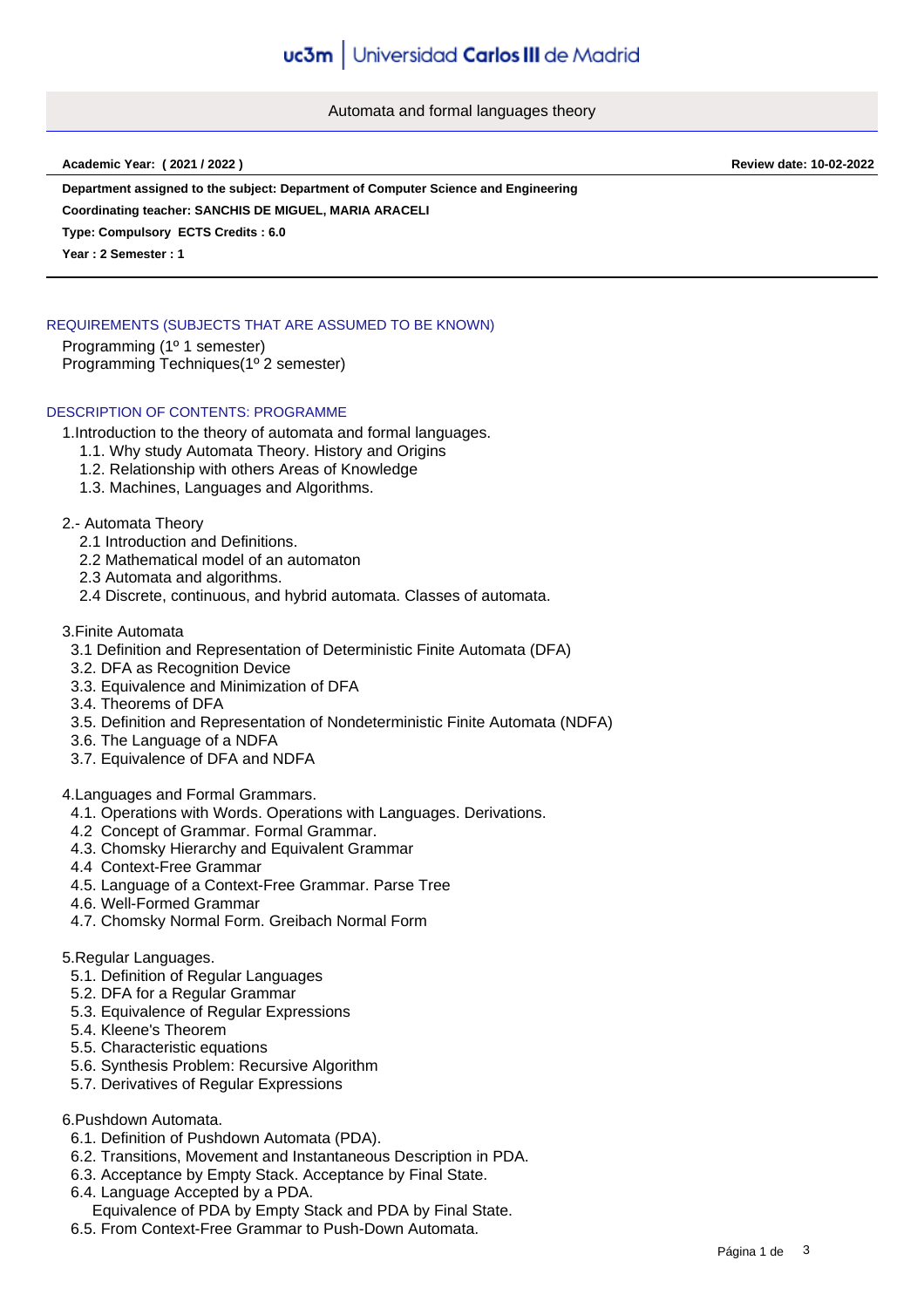6.6. From Pushdown Automata to Context-Free Grammar.

### 7.Turing Machine.

- 5.1. Definition if Turing Machine.
- 5.2. Variations of Turing Machine.
- 5.3. Universal Turing Machine.

8. Compilers

- 8.1. Syntactic Analysis
- 8.2. Code generation

#### LEARNING ACTIVITIES AND METHODOLOGY

### LEARNING ACTIVITIES AND METHDOLOGY

THEORETICAL-PRACTICAL CLASSES. [44 hours with 100% classroom instruction, 1.67 ECTS] Knowledge and concepts students must acquire. Student receive course notes and will have basic reference texts to facilitate following the classes and carrying out follow up work. Students partake in exercises to resolve practical problems and participate in workshops and evaluation tests, all geared towards acquiring the necessary capabilities.

TUTORING SESSIONS. [4 hours of tutoring with 100% on-site attendance, 0.15 ECTS] Individualized attendance (individual tutoring) or in-group (group tutoring) for students with a teacher.

STUDENT INDIVIDUAL WORK OR GROUP WORK [98 hours with 0 % on-site, 3.72 ECTS]

WORKSHOPS AND LABORATORY SESSIONS [8 hours with 100% on site, 0.3 ECTS]

FINAL EXAM. [4 hours with 100% on site, 0.15 ECTS] Global assessment of knowledge, skills and capacities acquired throughout the course.

## METHODOLOGIES

THEORY CLASS. Classroom presentations by the teacher with IT and audiovisual support in which the subject's main concepts are developed, while providing material and bibliography to complement student learning.

PRACTICAL CLASS. Resolution of practical cases and problem, posed by the teacher, and carried out individually or in a group.

TUTORING SESSIONS. Individualized attendance (individual tutoring sessions) or in-group (group tutoring sessions) for students with a teacher as tutor.

LABORATORY PRACTICAL SESSIONS. Applied/experimental learning/teaching in workshops and laboratories under the tutor's supervision.

#### ASSESSMENT SYSTEM

The evaluation will consist in continuous assessment SE2 and a final exam SE1.

The aim of continuous assessment is to help the students keep track of their learning progress, obtaining continous feedback about the competences acquired during the semester. This way,mid-term exams and practices are intended to be both learning and evaluation activities.

The aim of the final exam is to assess the extent to which the students have acquired the cognitive and procedural competences.

The continuous assessment SE1 will sum up 50% of the final grade. The continuous assessment will consist of:

- Three mid-term exams (test questions, short questions and problems),and

- Four practical assignments using JFLAP software tool